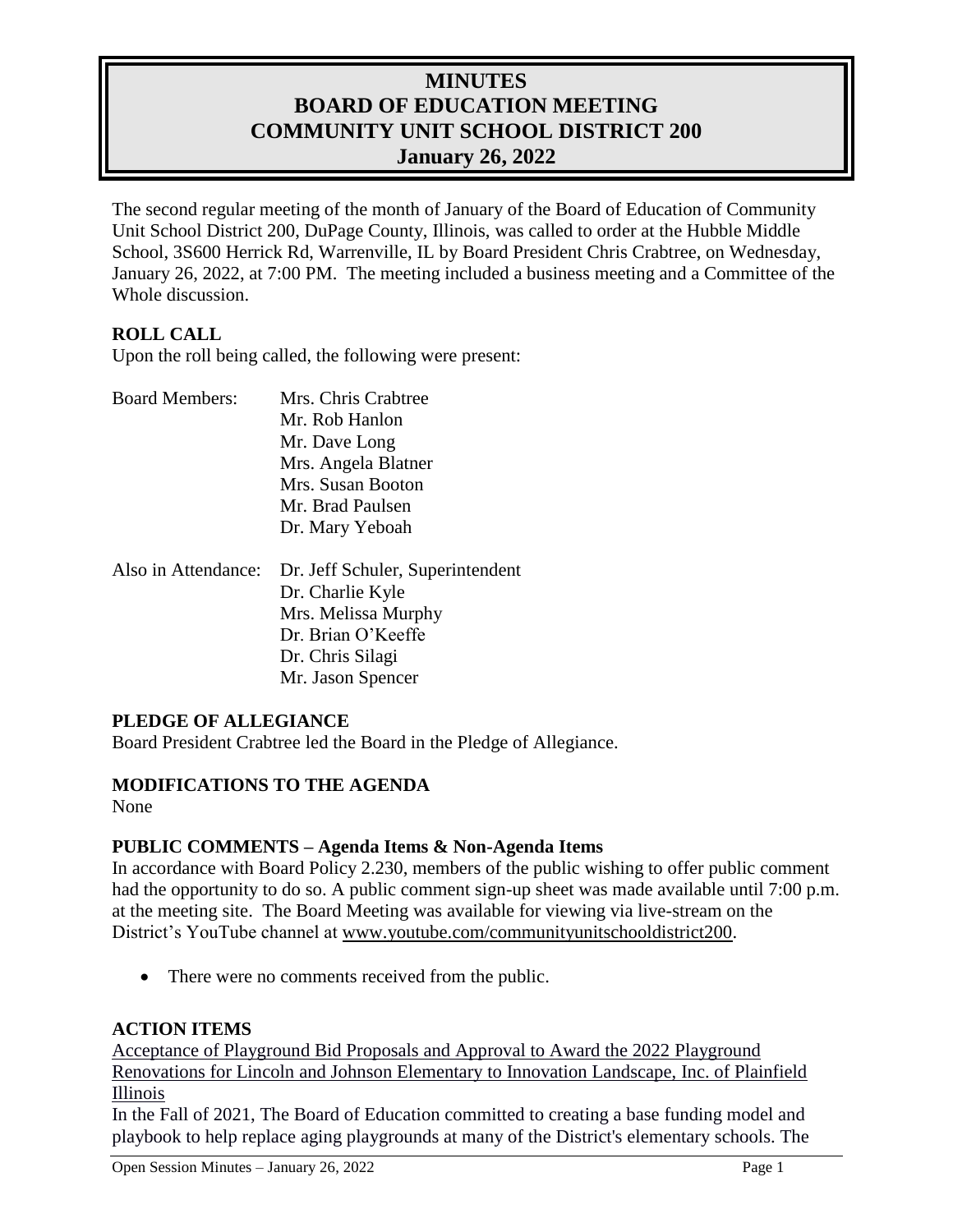playgrounds at Lincoln Elementary and Johnson Elementary were identified as a priority for replacement in the summer of 2022.

Bids for the playground renovation work at Lincoln Elementary and Johnson Elementary were released to the public on December 28, 2021. Bids were due at 10:00 am on January 14, 2022. Five bid proposals were received and opened. Bid pricing was reviewed by Upland Design and Innovation Landscape, Inc. was confirmed as the low bidder. CUSD 200 will be purchasing all playground equipment and safety surfacing directly.

Upland Design has provided the district with a playground renovation playbook that will be used as a guideline for future playground renovations. Contained within the playbook is a schedule for future playground replacements at each of our elementary schools.

A bid summary letter from Upland Design, a budget summary of the playground renovation projects, and the playground renovation playbook were attached to the board item.

Dr. Brian O'Keeffe, Assistant Superintendent of Business Services, provided a recap of the playground bid process, details of the bids, and a summary of the playground renovation budget.

There was additional information/comments on the following:

- This information was reviewed with the Board Facilities Committee last week.
- There were two alternate bids, specifically for engineered wood fiber.
- The District will be purchasing the equipment through a national cooperative. This will establish a relationship going forward as additional playgrounds are renovated.
- Lincoln PTA has been raising funds for approximately two years and their donation of \$51,870 has been put toward their playground equipment.
- There is a 7% construction contingency built into the budget.

Dr. O'Keeffe also reviewed a draft of the playground renovation playbook, which included information on the following:

- Federal and State and Guidelines for Playground Design
	- $\circ$  Includes resources that align with guidelines, standards & laws for playground design
- Planning Process and Milestones
	- o Pre-Planning
	- o Concept Planning & Public Engagement
	- o Construction Documents
	- o Bidding
	- o Construction
- Planning Timeline
	- o July (year one) August (year two)
- Design Guidelines and Self Evaluation Checklist
	- o Incorporate elements of dynamic play, including space, diversity, circuits, seating, safety, nature, social inclusion, imagination
- Playground Replacements by Year
	- o District 200 elementary playground replacements from summer 2022 2027
- Playground Manufacturer and Local Representative Contacts
	- o Manufacturers that have submitted proposals to the school district
	- o Includes the play equipment manufacturer and the local representative
- 2022 Elementary Playground Review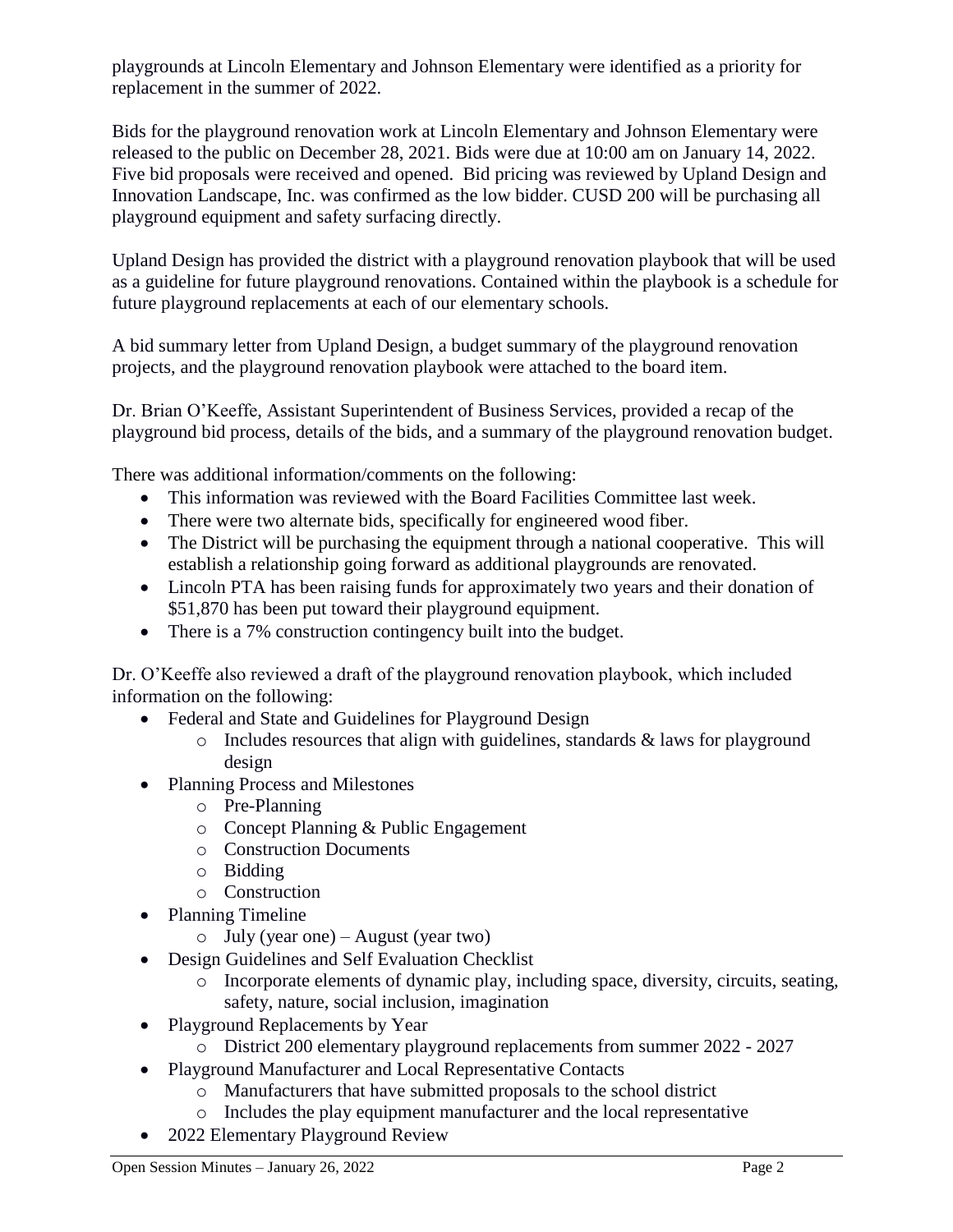o Updated document from the August review shares playground information for D<sub>200</sub> elementary buildings including the number of students, playground manufacturer, year installed/updated, playground description, playground age range, current estimated condition, estimated replacement date, link to the inspection report, and comments.

There was additional information/comments on the following:

- As we are working on one set of playground replacement projects, discussions will begin on the next planned projects. This cycle will continue through the summer of 2027.
- The goal of the playbook is to have a specific process and procedure in place that is known. Minor adjustments may occur depending on what is happening at each of the schools/locations.
- Two of the Pleasant Hill playgrounds are managed by the Carol Stream Park District (both behind the building). Pleasant Hill also has a small K-2 playground in front of the building).
- The schedule of playground replacements by year is based on the playground inspections, the age, and the look of the playgrounds.

There were questions/comments/discussions on the following:

- PTA Fundraising for future playground projects the District budget will fund the playground, but allow for individual PTAs to fundraise for outdoor learning features, specific equipment, etc.
- Contingency fee as it relates to exposure of anything underground (drainage).
- The online school community survey listed in the planning timeline for August may be difficult to engage the parent groups during that time as they are focused on getting back to school. It was noted that school curriculum nights/open houses may be a good time to do that.
- Choice of color and materials for slides should be taken into consideration as it relates to extreme heat. Upland Design provided palettes of suggestions that factored in heat, sun, shade, etc.
- Consideration of inflation and material costs over the next five years.
- Explanation of alternate bids. The District will get the engineered wood fiber for the two playgrounds, just not from the contractor.
- Appreciation for the playbook, which will benefit the District for planning purposes and can be used by the schools, PTA's, and the community.
- The Facilities Committee also looked at the 2017 master facility plan to see where the District is at in terms of implementation and set some priorities for the next couple of years moving forward.
- There is a great opportunity through one of our local Representatives for a \$100,000 grant focused on the Library Learning Center. The only building that is located in the District is Johnson Elementary School. There was discussion on developing a playbook for the LLC renovations and using the grant opportunity for Johnson to build a model and use that to develop a playbook for the LLCs and some of those flexible use spaces across the District. All of this ties into the strategic plan development as well as the Portrait of a Graduate.
- The Facilities Committee also prioritized the capital improvements and the planning of the three middle school projects.
- There has been significant progress made in tackling the projects identified in the master facility plan.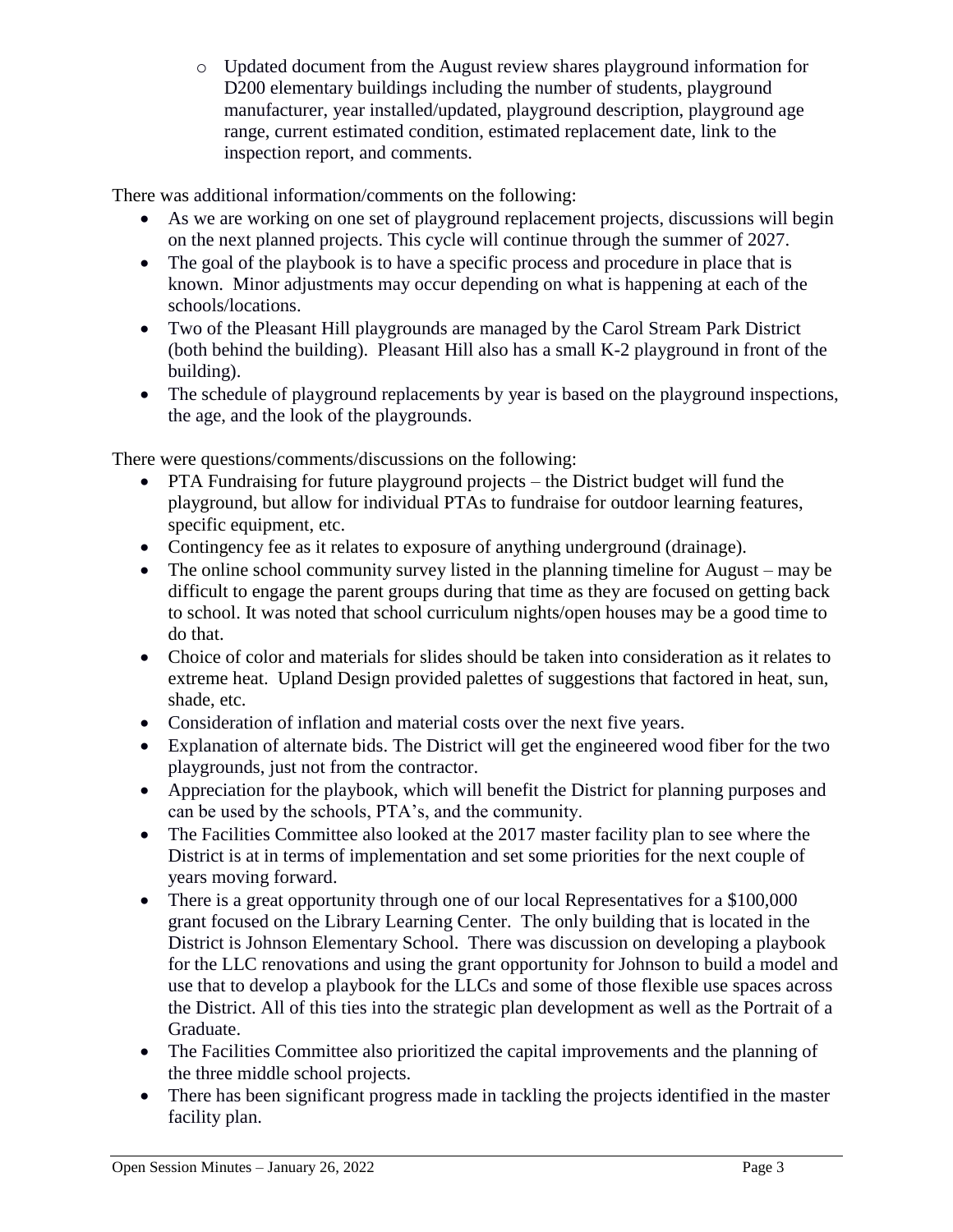The Business office recommended the following items to the Board of Education:

1. Based on the submitted bids and bid review, the hiring of Innovation Landscape, Inc. of Plainfield, Illinois to renovate the playgrounds at Lincoln Elementary and Johnson Elementary in the summer of 2022.

2. The direct purchase of all playground equipment and safety surfacing by CUSD 200.

3. Acceptance of the playground renovation playbook from Upland Design.

4. Approval of the playground replacement schedule listed in the playground renovation playbook.

### **MOTION**

Member Paulsen moved, Member Hanlon, seconded to accept the playground bid proposals, approve the 2022 playground renovation award for Lincoln and Johnson Elementary to Innovation Landscape, Inc., accept the playground renovation playbook, and approve the playground replacement schedule as presented. Upon a roll call vote being taken, the vote was AYE 7, NAY 0. **The motion carried 7-0.** 

## **SUSPEND THE RULES AND ADJOURN TO WORKSHOP SETTING**

## **MOTION**

Member Booton moved, Member Long seconded to suspend the rules and adjourn to a workshop setting. Upon a roll call vote being taken the vote was AYE 7, NAY 0. **The motion carried 7-0.**

### **BUSINESS SERVICES**

### Five-Year Financial Forecast

Dr. Brian O'Keeffe, Assistant Superintendent of Business Services, provided the 5 Cast five-year financial forecast for the District. A draft of the presentation was attached to the Board report which included the following information:

- Financial Forecasting
	- o What is a five-year financial forecast?
	- o How do we use the plan?
- Fiscal Metrics
- Data Elements
	- o FY 22 Budget, AFR for past five years, CPI, Tax Levy/Extensions/Rates, EAV and New Construction, EBF and Categorical Reimbursements, Salary and Benefits Information, Enrollment/Staffing, Additional District Assumptions
- 5 Cast Financial Planning Tool
- Revenue Assumptions
	- o Consumer Price Index (CPI)
	- o CPI Ten-Year History
	- o New Property Growth
	- o Investment Income
	- o EBF Funding
	- o Categorical Funding
	- o Federal Funding
	- o Corporate Personal Property Replacement Taxes (CPPRT)
	- o All Other Revenue
- Expenditure Assumptions
	- o Salaries/Staffing
	- o Medical/Dental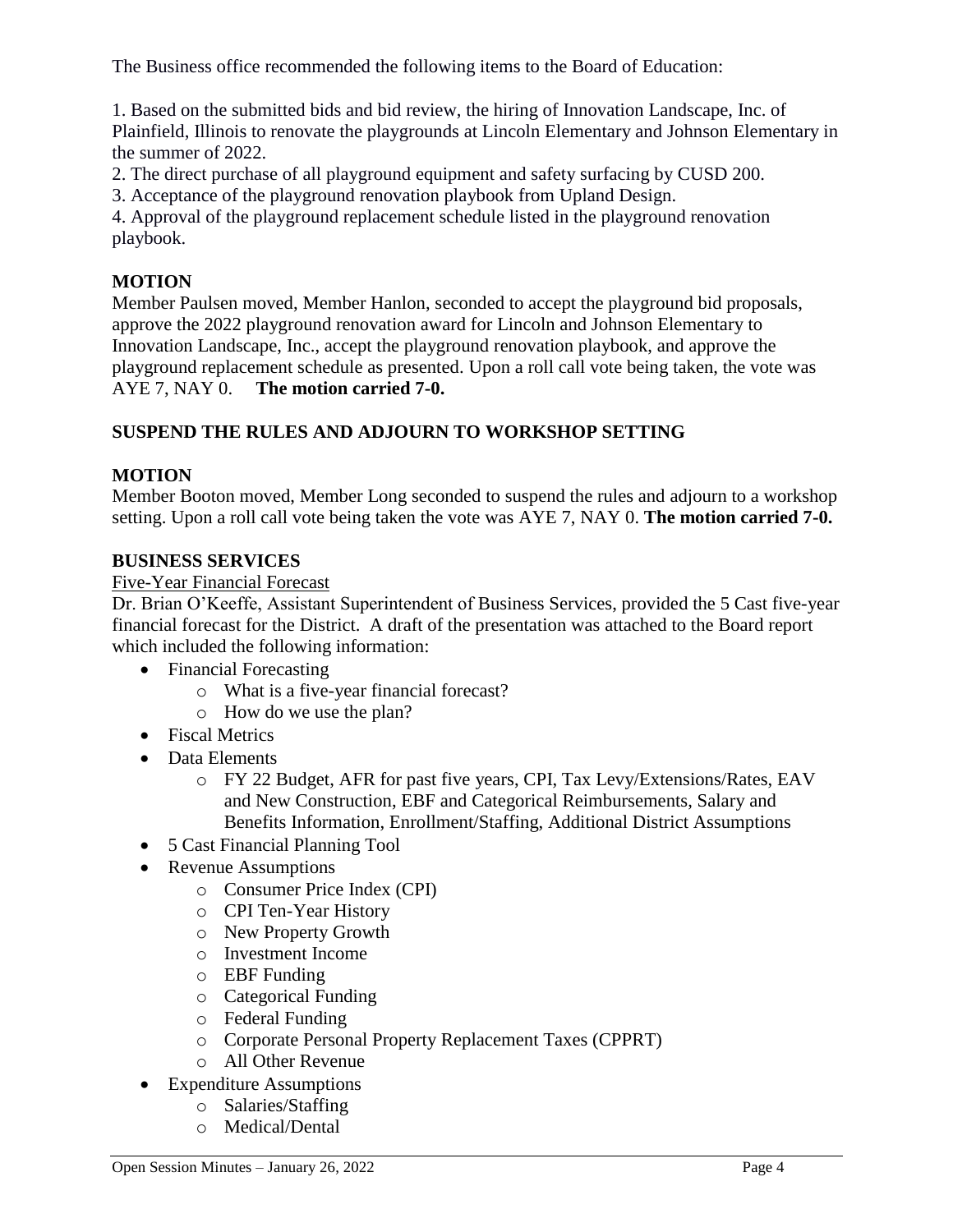- o Contracted Services
- $\circ$  Supplies & Energy
- Additional Assumptions
	- o Technology
	- o Capital Projects
	- o Other
- Aggregate Revenue and Expenditure Projections
- Debt Service Fund Projections
- Fund Balance History and Projections
- 5-Year Fund Balance Projections

There was additional information/comments on the following:

- This forecast is brought to the Board every January.
- The average daily attendance impact on operating expense per student  $(\$14,446)$  the District continues to be below the state average.
- Fund balance at the end of FY  $21 33.33\%$
- Bond-rating  $AA + (2<sup>nd</sup>$  highest rating)
- State Board of Education designation for FY 21 Financial Recognition.  $(6<sup>th</sup>$  consecutive year)
- FY 22 Balanced budget  $(12<sup>th</sup> \text{ consecutive year})$
- The biggest driver of new revenue inside of a school district is CPI.
- Evy for  $2021 1.4\%$ ; Levy for  $2022 7\%$  but school districts are limited to a PTELL (tax cap) rate of 5%; Levy  $2023 - 3\%$ ; Levy 2024 and beyond  $-2\%$ .
- The levy always impacts two financial years the second half of one financial year and the first half of the next financial year.
- TIF #2 in Wheaton the biggest of the two downtown TIFs in Wheaton is set to expire and equates to \$1.8 Million in revenue.
- How a TIF works and what it will mean for the District the final information is expected from the City of Wheaton later this year.
- Once the TIF closes, it gets built into our operating tax levy year after year; the impact on EAV as a result of the TIF expiring.
- New construction/new growth estimate the impact of the new Arden development in Warrenville reduction by the tax assessor by \$12 million on levy year 21.
- The need to understand what is happening in our communities to ensure we do not miss out on any new growth. Once missed, it is missed forever.
- There is quite a bit of growth in the southern portion of our district including Arden, Lexington Trace, Everton, and Naper Commons (just coming onto the market).
- Categorical funding reimbursement for the prior year expenditures (made up of reimbursement of special education costs specific to outside placement and reimbursement for transportation – both regular and special education).
- Federal funding there are no ESSER funds after FY 24.
- CPPRT performing much better this year than it has in past years.
- There are no expected changes in registration and tuition fees fees were reduced last year. There have been no changes in registration fees factored into the model.
- Waiting on the USDA as to what the lunch program is going to look like next year currently, meals are free for all students through June 30, 2022.
- Salaries expenditure was based on the current WWEA and CEA contracts and CPI information; the administrative & non-union classified staff placeholder for FY23 is 3%.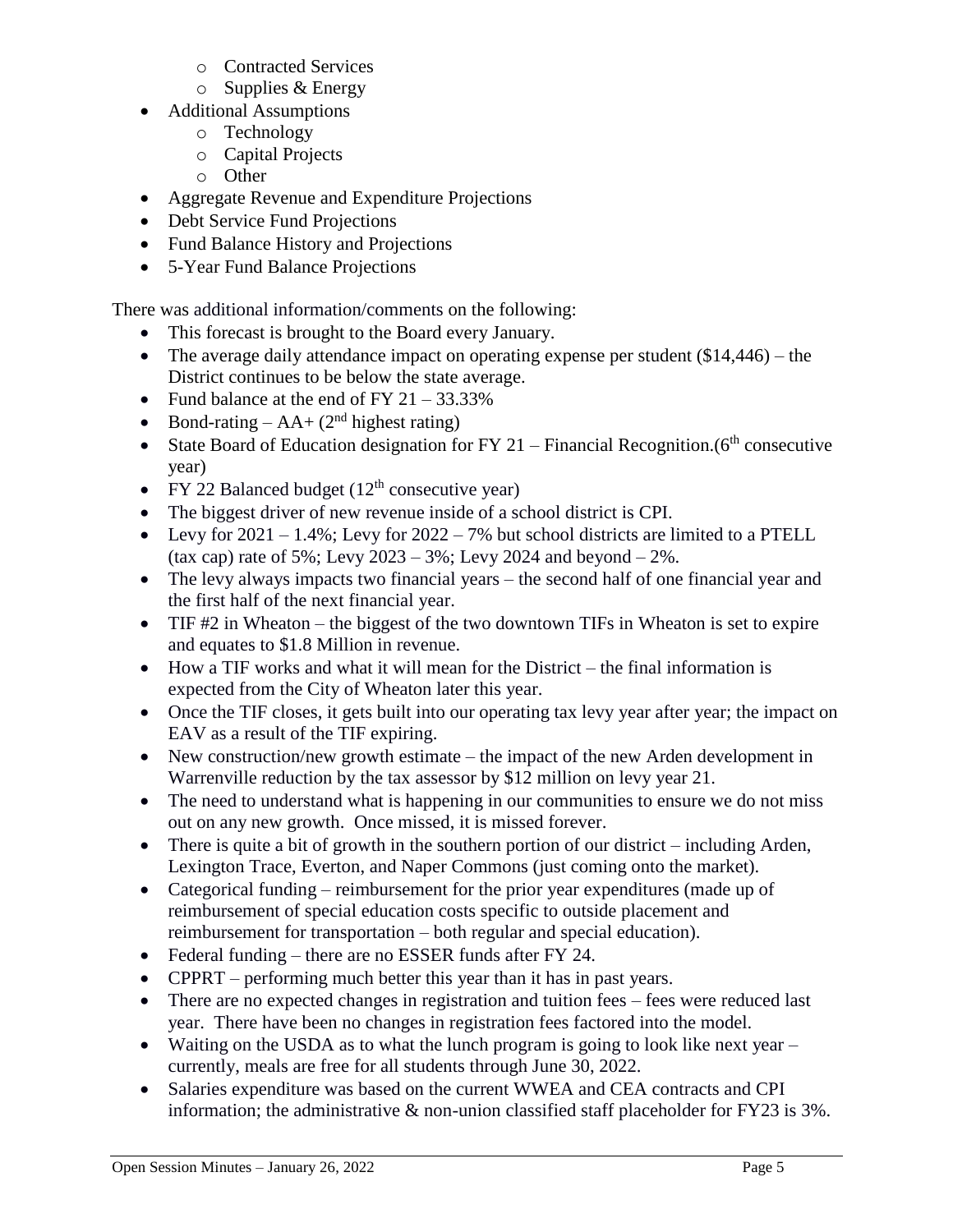- Staffing the ARP ESSER positions will require a new funding source for FY 25 and subsequent years.
- Benefits (Medical/Dental) noted the numbers can change very quickly and the model may have to be adjusted. November and December claims were not great for the NIHIP co-op.
- The impact of the minimum wage increases and wage pressures on the outsourced Contracted services (food service, custodial, and transportation services). There have also been FTE shortages within the contracted services.
- There have been initial conversations with transportation providers regarding contract extensions and rates.
- A placeholder has been built in for a one-time infrastructure (capital) expense for technology in FY 23. This will be further discussed at the February meeting as part of the technology update.
- Playground renovation expenditures have been built into the forecasting model.
- Additional assumptions include no legislative changes in school funding, no change in PTELL (tax cap), does not include potential TRS pensions shift, and assumes the current FY 22 budget is an accurate basis for projections.
- Based on the forecasting model and using conservative assumptions, the projections show a surplus in FY 23 and FY 24, a small deficit in FY 25, and larger deficits in FY 26-27.
- Debt service fund and whether or not there is an opportunity for the District to consider doing something on the abatement side as an option.
- The last actual debt payment is October 1, 2025. That debt payment is attributed to LY 24.
- Fund balance left in the debt service fund  $-$  do we have the opportunity to look at abatement?
- If all of the assumptions held true in the forecasting model would have to address the projected deficits in the transportation fund, which would involve a transfer from the Ed fund.
- The model assists Dr. O'Keeffe and the business office in identifying any potential structural issues on the operating side.

There were questions/comments/discussions on the following:

- The benefit to the individual taxpayer when TIFs expire.
- The timing of ESSER funds there will be two more budgets with ESSER. The plan now is to be done with ESSER funds by the end of FY24. The development of the FY25 budget would assume there are no ESSER funds.
- USDA free lunch not revenue from a paid lunch perspective, it is revenue that comes directly from the fed.
- The reduction from the Ferry Road (Arden) development was not factored into the 5-cast model projections as this was new information. This is a relatively small number and represents a shift to levy year 22.
- Clarification on the surplus/deficit line in the aggregate revenue and expenditure projections. The biggest factor in the FY25-27 deficit is attributed to the reduction of CPI.
- Also adding to the deficit in FY 25-27 in this model as we get out of FY 25, the revenue from the ESSER grants is gone, but the salaries of those added positions are included in the numbers.
- The connection of expenditures included in the ESSER grant to the upcoming strategic planning this spring. The assumption is the Board will likely want to keep some level of